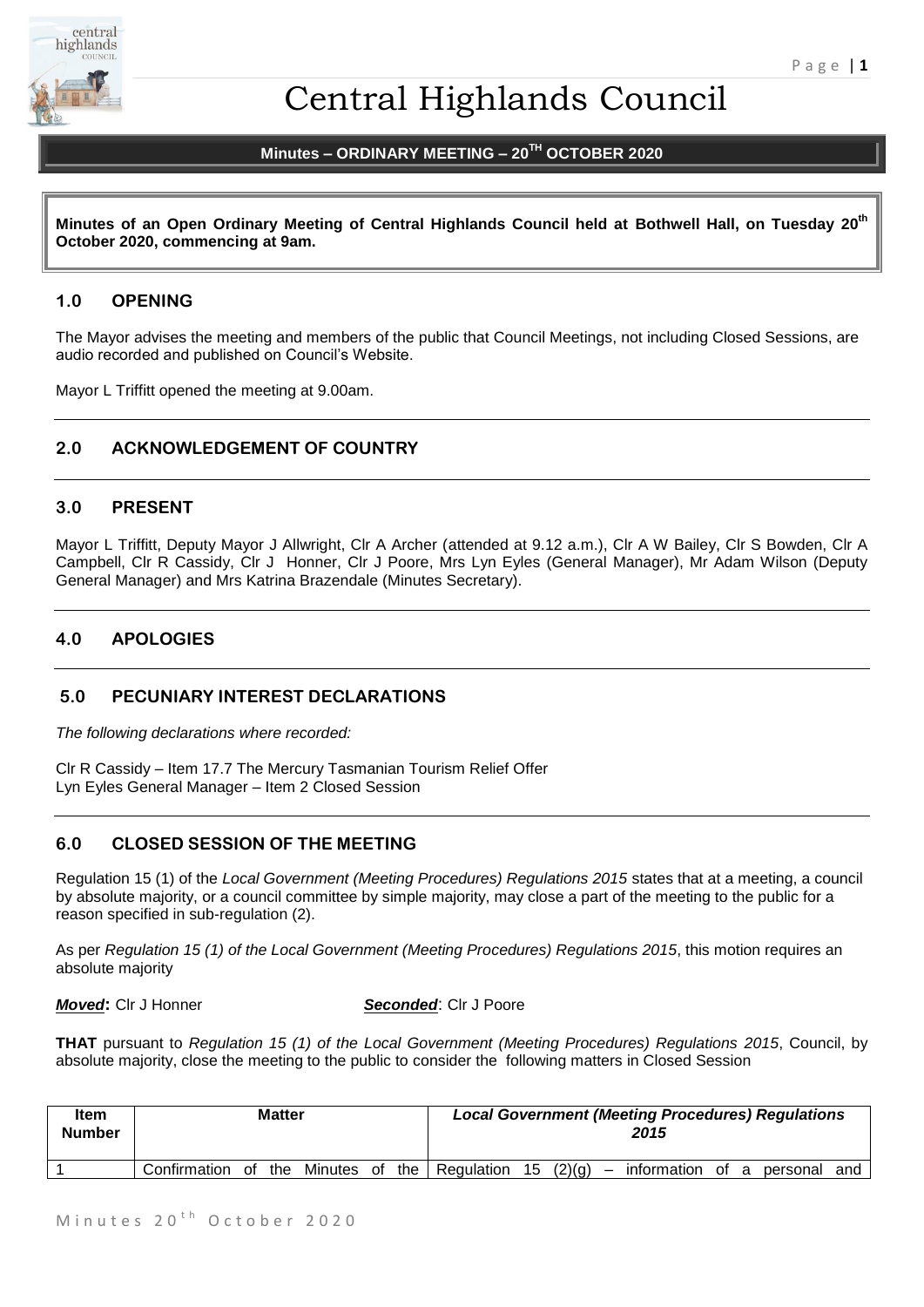| Closed Session of the Ordinary Meeting<br>of Council held on 15 September 2020 | confidential nature or information provided to Council on the<br>condition it is kept confidential                                                                                                                                                                                                                  |
|--------------------------------------------------------------------------------|---------------------------------------------------------------------------------------------------------------------------------------------------------------------------------------------------------------------------------------------------------------------------------------------------------------------|
| General Manager's Confidential Report                                          | Regulation 15 (2)(a) personnel matters, including complaints<br>against an employee of the council and industrial relations<br>matters                                                                                                                                                                              |
| Consideration of Matters for Disclosure<br>to the Public                       | Regulation 15 (8) - While in a closed meeting, the Council, or<br>Council Committee, is to consider whether any discussions,<br>decisions, reports or documents relating to that closed<br>meeting are to be kept confidential or released to the public,<br>taking into account privacy and confidentiality issues |

## **6.1 MOTION OUT OF CLOSED SESSION**

*Moved***:** Clr R Cassidy *Seconded*: Clr J Honner

#### **THAT** the Council:

- (1) Having met and dealt with its business formally move out of the closed session; and
- (2) Resolved to report that it has determined the following:

| <b>Item Number</b> | <b>Matter</b>                                                                                                        | Outcome                                                                                                         |
|--------------------|----------------------------------------------------------------------------------------------------------------------|-----------------------------------------------------------------------------------------------------------------|
|                    | Confirmation of the Minutes of the<br>Closed Session of the Ordinary Meeting<br>of Council held on 15 September 2020 | Minutes of the Closed Session of the<br>Ordinary Meeting of Council held on<br>15 September 2020 were confirmed |
| 2                  | General Manager's Report                                                                                             | The report and<br>correspondence<br>provided<br>the General<br>by<br>Manager was received and noted             |
| 3                  | Consideration of Matters for Disclosure<br>to the Public                                                             | Matters were considered                                                                                         |

#### **CARRIED**

P a g e | **2**

#### *FOR the Motion:*

Mayor L Triffitt, Deputy Mayor J Allwright, Clr A Archer, Clr A W Bailey, Clr S Bowden, Clr A Campbell, Clr R Cassidy, Clr J Honner and Clr J Poore.

# **OPEN MEETING TO PUBLIC**

No members of the public attended the meeting.

#### **7.0 DEPUTATIONS**

**Nil**

# **7.1 PUBLIC QUESTION TIME**

# **8.0 MAYORAL COMMITMENTS**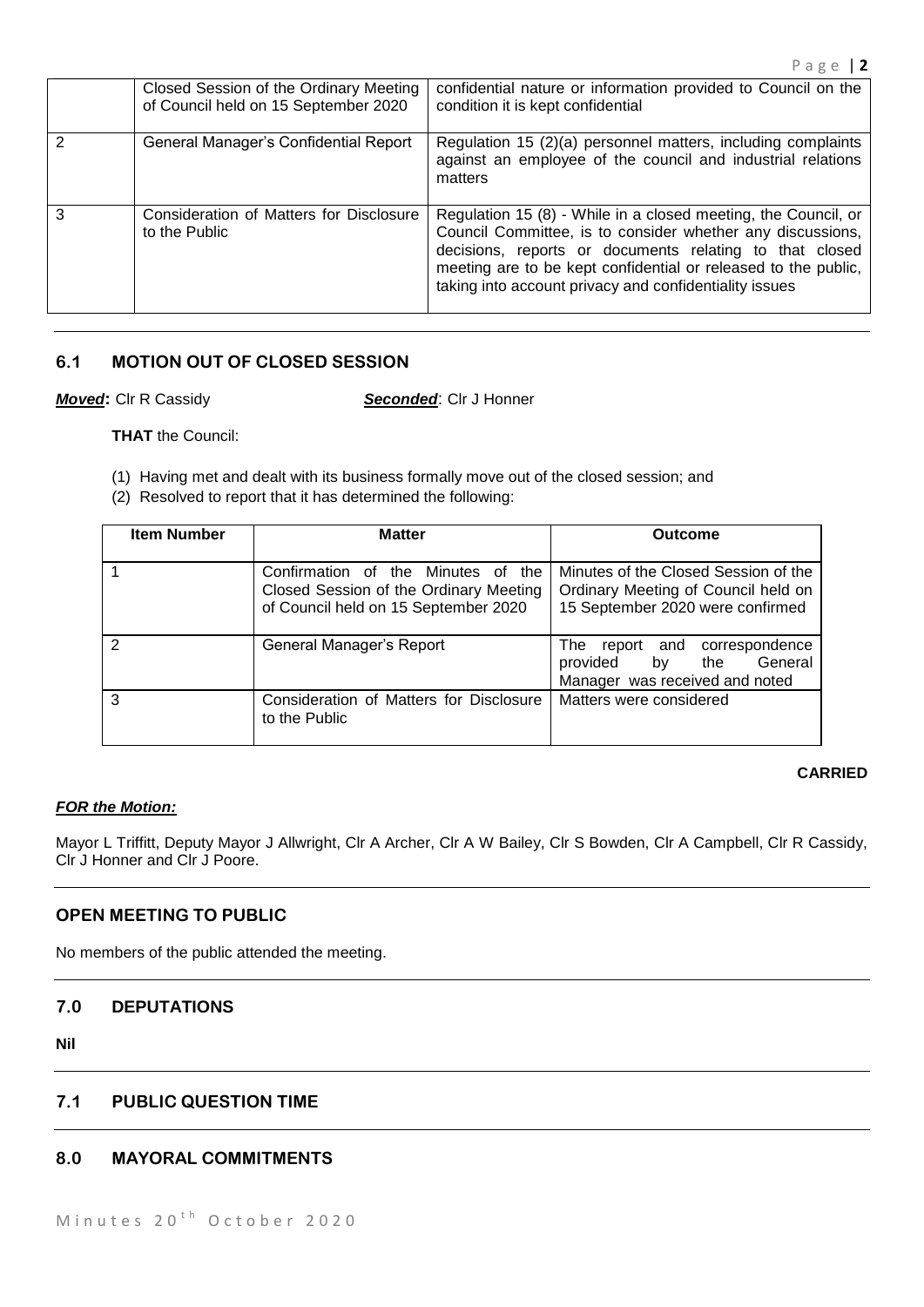| 10 September 2020 | <b>Business of Council</b>                  |
|-------------------|---------------------------------------------|
| 10 September 2020 | Meeting with a Councillor                   |
| 10 September 2020 | Rate payer (s) meeting                      |
| 12 September 2020 | <b>Business of Council</b>                  |
| 12 September 2020 | Meeting with a Rate Payer                   |
| 12 September 2020 | Gretna Cricket Club trophy presentation     |
| 14 September 2020 | <b>Business of Council</b>                  |
| 14 September 2020 | <b>Exercise Group Town Walk</b>             |
| 14 September 2020 | <b>Garden Group Meeting</b>                 |
| 14 September 2020 | <b>SCS Sub Regional Meeting</b>             |
| 15 September 2020 | <b>Council Meeting</b>                      |
| 15 September 2020 | <b>Business of Council</b>                  |
| 15 September 2020 | Tele meeting with a Rate Payer              |
| 21 September 2020 | <b>Business of Council</b>                  |
| 22 September 2020 | Meeting with Action against Turbine Meeting |
| 23 September 2020 | <b>Business of Council</b>                  |
| 24 September 2020 | General Manager meeting                     |
| 24 September 2020 | Meeting at Campbell Town SOCS Meeting       |
| 30 September 2020 | <b>Business of Council</b>                  |
| 1 October 2020    | <b>Business of Council</b>                  |
| 4 October 2020    | Telephone Meeting with Councillor(s)        |
| 4 October 2020    | Telephone meeting with Council Staff        |
| 5 October 2020    | <b>Business of Council</b>                  |
| 8 October 2020    | Tele meeting with General Manager           |
| 12 October 2020   | <b>Business of Council</b>                  |
| 12 October 2020   | Tele meeting with a Councillor              |
| 13 October 2020   | <b>Business of Council</b>                  |
|                   |                                             |

# **8.1 COUNCILLOR COMMITMENTS**

#### *Deputy Mayor Allwright*

12 September 2020 TGLAT Meeting<br>15 September 2020 Council Meeting 15 September 2020

21 September 2020 Audit Panel Meeting 24 September 2020 TasWater General Meeting 13 October 2020 Planning Committee and Workshop 14 October 2020 Midlands FMAC Meeting

# *Clr T Bailey* 15 September 2020 Council Meeting

#### *Clr A Campbell*

15 September 2020 Council Meeting<br>5 October 2020 Rate Paver Calls 7 October 2020 Rate Payer Calls 9 October 2020 Rate Payer Calls<br>10 October 2020 Rate Payer Calls 10 October 2020 Rate Payer Calls<br>13 October 2020 Planning Worksh

#### *Clr R Cassidy*

15 September 2020 Council Meeting 4 October 2020 Rate Payer Calls

#### *Clr J Honner*

15 September 2020 Council Meeting 13 October 2020 Planning Workshop

13 October 2020 Planning Workshop

Rate Payer Calls Planning Workshop 13 October 2020 Meeting with General Manager

27 September 2020 Dog Management Policy 2015 13 October 2020 Planning Committee and Workshop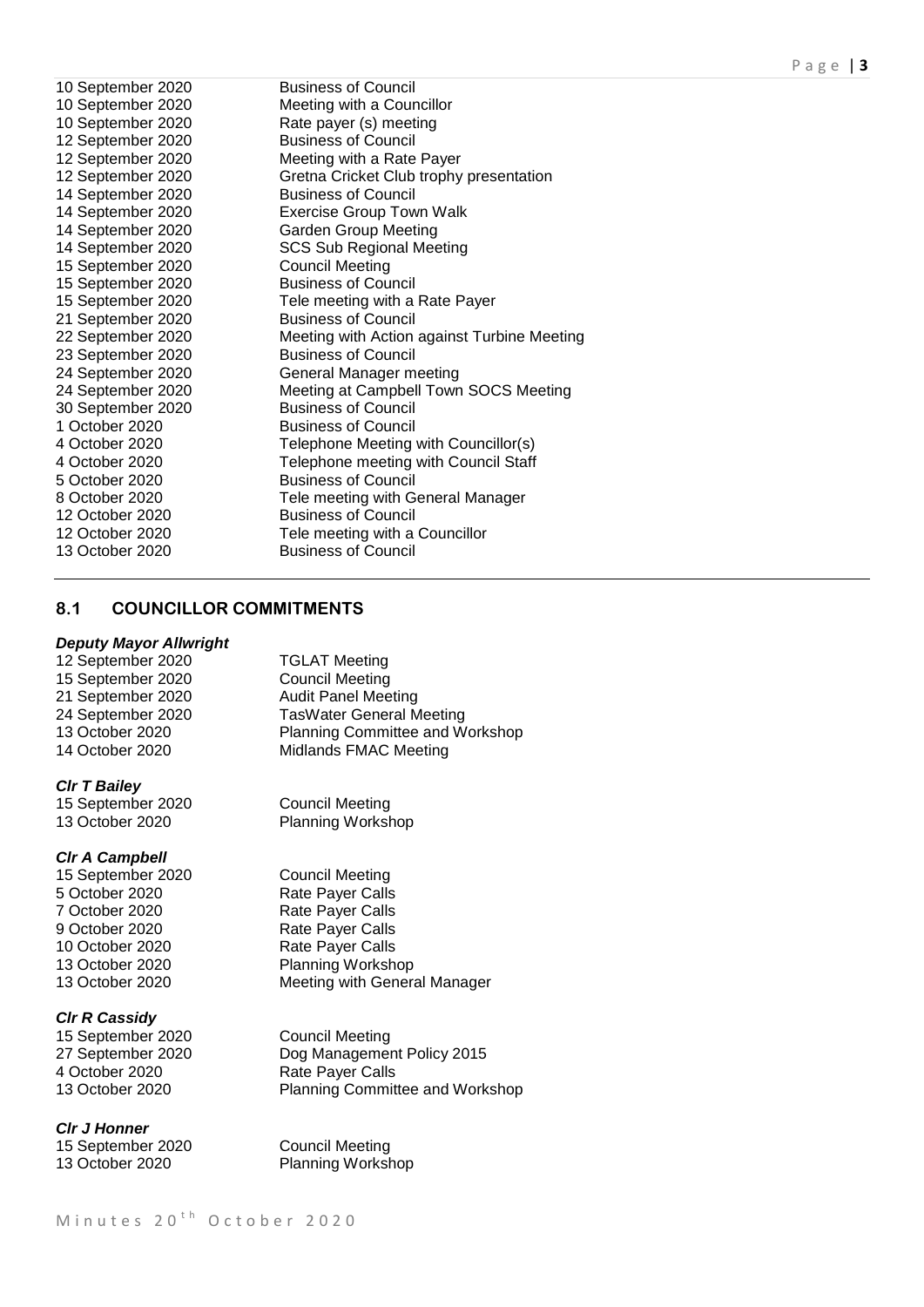#### **STATUS REPORT COUNCILLORS**

| Item No. | <b>Meeting Date</b><br>Agenda Item |  | <b>Task</b>                                                    | <b>Councillor Responsible</b> | <b>Current Status</b>                                                                | <b>Completed Date</b> |
|----------|------------------------------------|--|----------------------------------------------------------------|-------------------------------|--------------------------------------------------------------------------------------|-----------------------|
|          |                                    |  | Derwent Catchment Project - Strategic Plan for the             |                               | On going to provide Council with updates each Council                                |                       |
|          | 18-Feb-20                          |  | 12.1 development of Agriculture and Tourism                    | Deputy Mayor Allwright        | meeting                                                                              |                       |
|          |                                    |  |                                                                |                               | On going to provide Council with updates each Council                                |                       |
|          | 18-Feb-20                          |  | 16.3 AFLT Statewide Facilities Plan                            | Deputy Mayor Allwright        | meeting                                                                              |                       |
|          |                                    |  |                                                                |                               | Mayor Triffitt, CIr Campbell & On going to provide Council with updates each Council |                       |
|          | 18-Feb-20                          |  | 16.5 Cattle Hill Wind Farm Community Fund Committee CIr Honner |                               | meeting                                                                              |                       |
|          |                                    |  |                                                                |                               |                                                                                      |                       |

# **8.2 GENERAL MANAGER'S COMMITMENTS**

| 15 September 2020 | <b>Council Meeting</b>                |
|-------------------|---------------------------------------|
| 16 September 2020 | <b>Enterprise Bargaining Meeting</b>  |
| 21 September 2020 | <b>Audit Panel Workshop</b>           |
| 22 September 2020 | Meeting V Onslow & D Ridley           |
| 23 September 2020 | <b>SOCS Meeting with Mayor</b>        |
| 30 September 2020 | <b>Enterprise Bargaining Meeting</b>  |
| 1 October 2020    | Health & Wellbeing Meeting            |
| 13 October 2020   | <b>Planning Committee Meeting</b>     |
| 13 October 2020   | <b>Planning Workshop</b>              |
| 14 October 2020   | <b>Enterprise Bargaining Meeting</b>  |
| 15 October 2020   | <b>Meeting Auditors</b>               |
| 19 October 2020   | Meeting Relationships Australia - Tas |
|                   |                                       |

# **8.3 DEPUTY GENERAL MANAGER'S COMMITMENTS**

| 15 September 2020 | <b>Ordinary Council Meeting</b>                      |
|-------------------|------------------------------------------------------|
| 16 September 2020 | Central Highlands Council ASU Bargaining EBA Meeting |
| 17 September 2020 | Central Highland Visitor Centre Management Committee |
| 21 September 2020 | Audit Panel Workshop                                 |
| 29 September 2020 | Southern Region Social Recovery Committee Meeting    |
| 30 September 2020 | Central Highlands Council ASU Bargaining EBA Meeting |
| 13 October 2020   | Southern Region Social Recovery Committee Meeting    |
| 14 October 2020   | Central Highlands Council ASU Bargaining EBA Meeting |

# **9.0 NOTIFICATION OF COUNCIL WORKSHOPS HELD**

21 September 2020 –Audit Panel review Risk Register 13 October 2020 – Planning Workshop Draft Local Provisions Schedule

#### **9.1 FUTURE WORKSHOPS**

Wednesday 25 November 2020 Bothwell Town Hall

- 10.30 a.m. Meeting with Trout Guides and Lodges Tasmania
- 12.00 noon Meeting with the President & CEO of LGAT

# **10.0 MAYORAL ANNOUNCEMENTS**

#### **11.0 MINUTES**

# **11.1 RECEIVAL DRAFT MINUTES ORDINARY MEETING**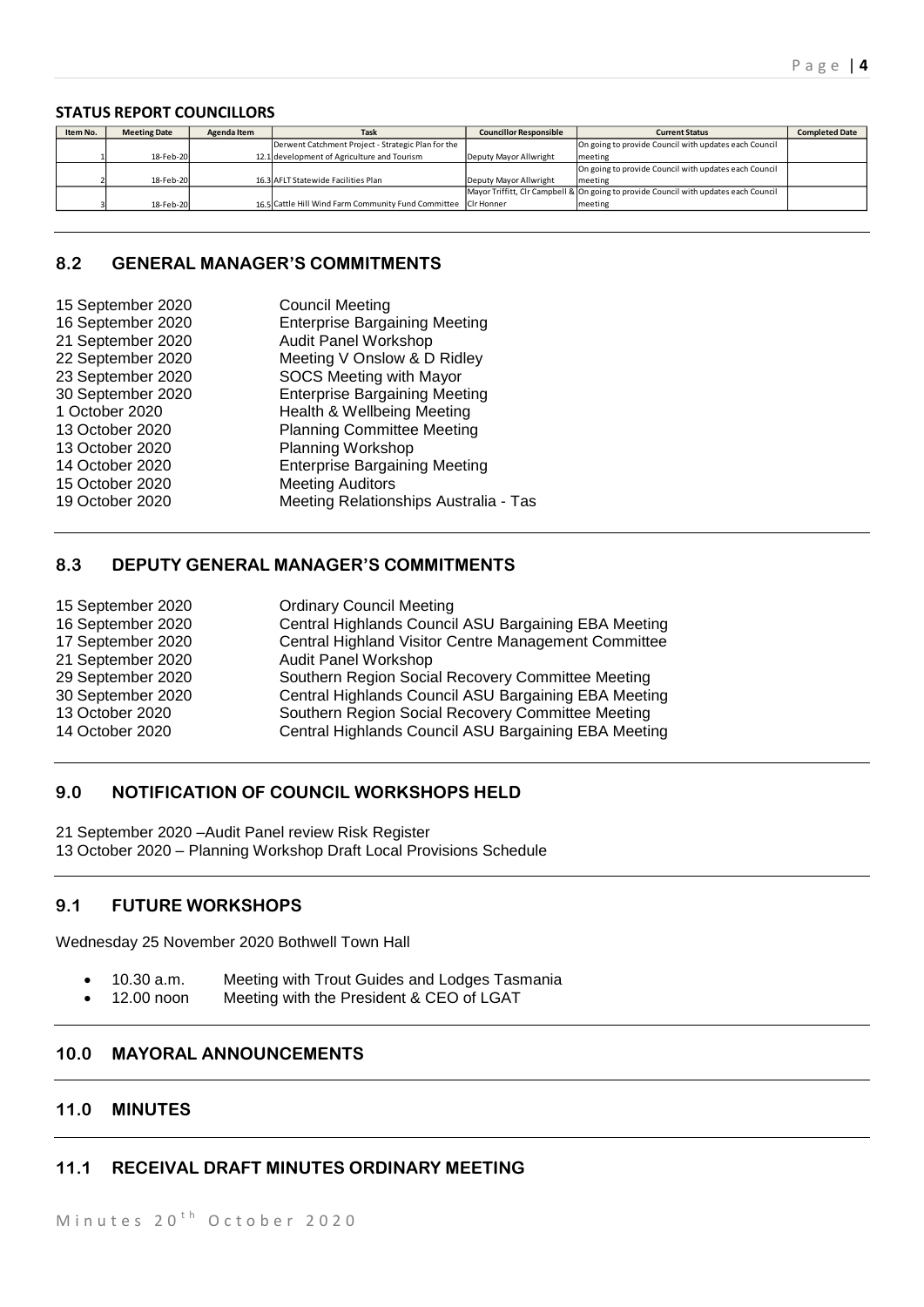#### *Moved***:** Cir J Honner **Seconded**: Cir A W Bailey

**THAT** the Draft Minutes of the Open Council Meeting of Council held on Tuesday 22<sup>nd</sup> September 2020 be received.

## **11.2 CONFIRMATION OF MINUTES ORDINARY MEETING**

*Moved***:** Clr J Poore *Seconded*: Clr J Honner

THAT the Minutes of the Open Council Meeting of Council held on Tuesday 22<sup>nd</sup> September 2020 be confirmed; subject to amendment of Clr A Archer returning to the meeting at the same time with Clr R Cassidy.

#### **11.3 RECEIVAL DRAFT MINUTES PLANNING COMMITTEE MEETING**

*Moved:* Deputy Mayor J Allwright **Seconded:** Clr R Cassidy

**THAT** the Draft Minutes of the Planning Committee Meeting held on Tuesday 13<sup>th</sup> October 2020 be received.

#### *FOR the Motion:*

Mayor L Triffitt, Deputy Mayor J Allwright, Clr A Archer, Clr A W Bailey, Clr S Bowden, Clr A Campbell, Clr R Cassidy, Clr J Honner and Clr J Poore.

## **12.0 BUSINESS ARISING**

- 15.1 Council policy on council website
- 15.2 Defer item until October Council Meeting
- 15.5 Deferred item
- 15.10 Correspondence sent by Development & Environmental Services Manager
- 17.1 Correspondence sent by Deputy General Manager
- 17.3 Correspondence sent by Deputy General Manager
- 17.4 Correspondence sent by Deputy General Manager
- 17.9 Correspondence sent by Deputy General Manager
- 17.11 Correspondence sent by Deputy General Manager
- 17.18 Council policy on council website

#### **13.0 DERWENT CATCHMENT PROJECT REPORT**

*Moved***:** Deputy Mayor J Allwright *Seconded*: Clr J Honner

**THAT** the Derwent Catchment Project report be received.

#### *FOR the Motion:*

Mayor L Triffitt, Deputy Mayor J Allwright, Clr A Archer, Clr A W Bailey, Clr S Bowden, Clr A Campbell, Clr R Cassidy, Clr J Honner and Clr J Poore.

#### **14.0 FINANCE REPORT**

**Moved:** Clr A Campbell **Seconded:** Clr R Cassidy

**THAT** the Finance Reports be received.

#### *FOR the Motion:*

**CARRIED**

**CARRIED**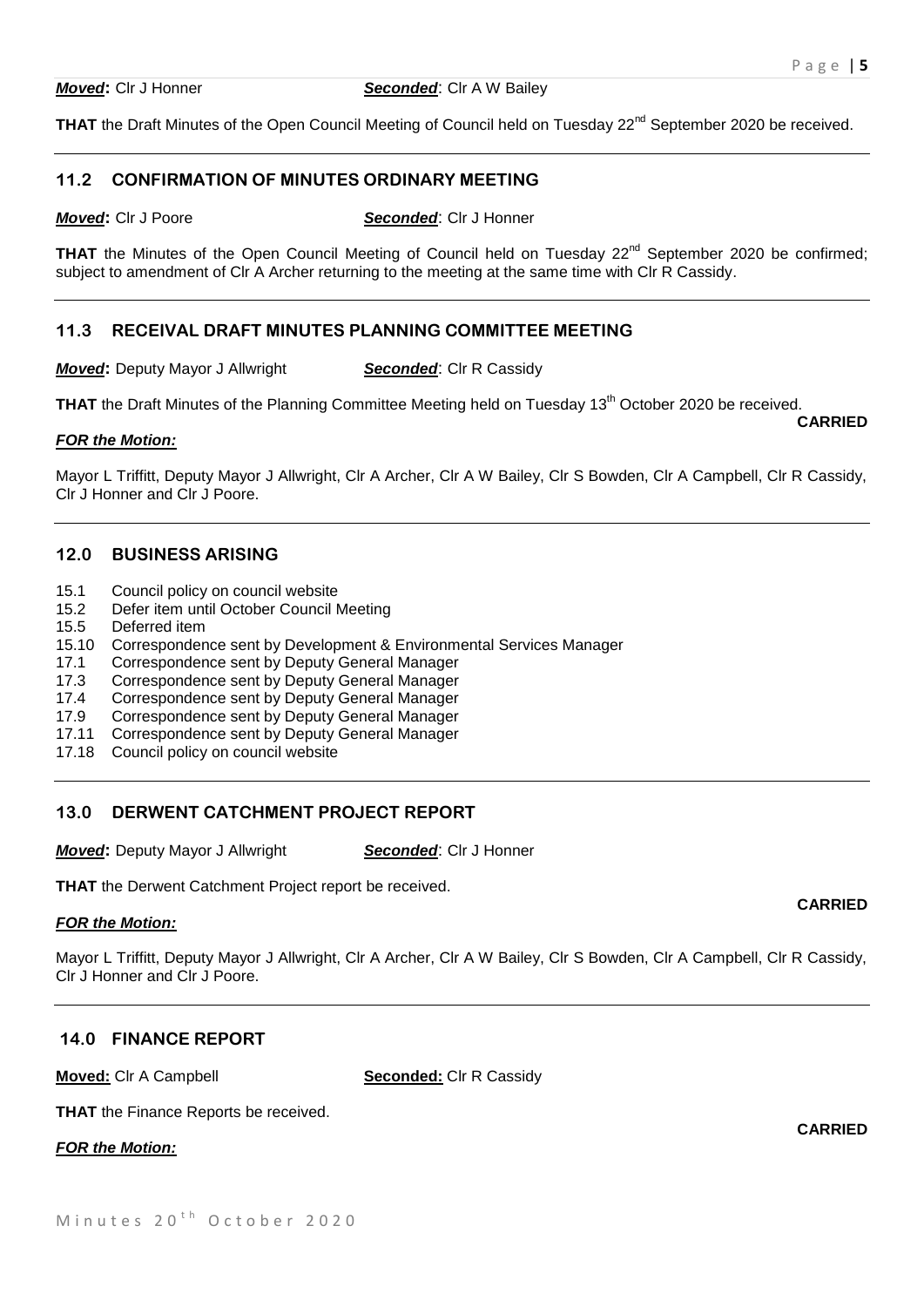Mayor L Triffitt, Deputy Mayor J Allwright, Clr A Archer, Clr A W Bailey, Clr S Bowden, Clr A Campbell, Clr R Cassidy, Clr J Honner and Clr J Poore.

# **15.0 DEVELOPMENT & ENVIRONMENTAL SERVICES**

In accordance with Regulation 25(1) of the Local Government (Meeting Procedures) Regulations 2015, the Mayor advises that the Council intends to act as a Planning Authority under the Land Use Planning and Approvals Act 1993, to deal with the following items:

**Moved:** Clr J Honner **Seconded:** Clr R Cassidy

**THAT** the Development & Environmental Services Report be received.

#### *FOR the Motion:*

**CARRIED**

Mayor L Triffitt, Deputy Mayor J Allwright, Clr A Archer, Clr A W Bailey, Clr S Bowden, Clr A Campbell, Clr R Cassidy, Clr J Honner and Clr J Poore.

*Graham Rogers (Manager Development Services) attended the meeting at 10.08 a.m.*

# **15.1 RECOMMENDATIONS FROM PLANNING COMMITTEE MEETING**

#### **RECOMMENDATION 1**

DA 2020/55 Subdivision (2 Lots into 4 Lots) 67 & 69 Arthurs Lake Road, Wilburville

**Moved:** Deputy Mayor J Allwright **Seconded:** Clr A W Bailey

The proposal is assessed to substantially comply with the requirements of the Central Highlands Interim Planning Scheme 2015 and so in accordance with section 57 of the Land Use Planning and Approvals Act 1993, the Planning Authority is recommended to approve the application for Development Application DA2020/55 for subdivision (2 lots into 4 lots) at 67 & 69 Arthurs Lake Road, Wilburville subject to the conditions below.

#### **1. Approve in accordance with the Recommendation:-**

In accordance with section 57 of the Land Use Planning and Approvals Act 1993 the Planning Authority **Approve** the Development Application DA2020/55 for subdivision (2 lots into 4 lots) at 67 & 69 Arthurs Lake Road, Wilburville, subject to conditions in accordance with the Recommendation.

#### **Recommended Conditions**

#### General

- 1) The subdivision layout or development must be carried out substantially in accordance with the application for planning approval, the endorsed drawings and with the conditions of this permit and must not be altered or extended without the further written approval of Council.
- 2) This permit shall not take effect and must not be acted on until 15 days after the date of receipt of this permit unless, as the applicant and the only person with a right of appeal, you notify Council in writing that you propose to commence the use or development before this date, in accordance with Section 53 of the Land Use Planning and Approvals Act 1993.
- 3) The subdivision must be carried out in accordance with the *Bushfire Hazard Management Report: Subdivision - 67 & 69 Arthurs Lake Road, Wilburville*, Scott Livingston, 14th August 2020 (Bushfire Assessment Report).

#### Public open space

4) As insufficient provision has been made for recreational space, and having formed the opinion that such a provision should be made in respect of the proposal, Council requires that an amount equal to five percent (5%) of the unimproved value of Lots 2 and 3 must be provided as cash-in-lieu of public open space in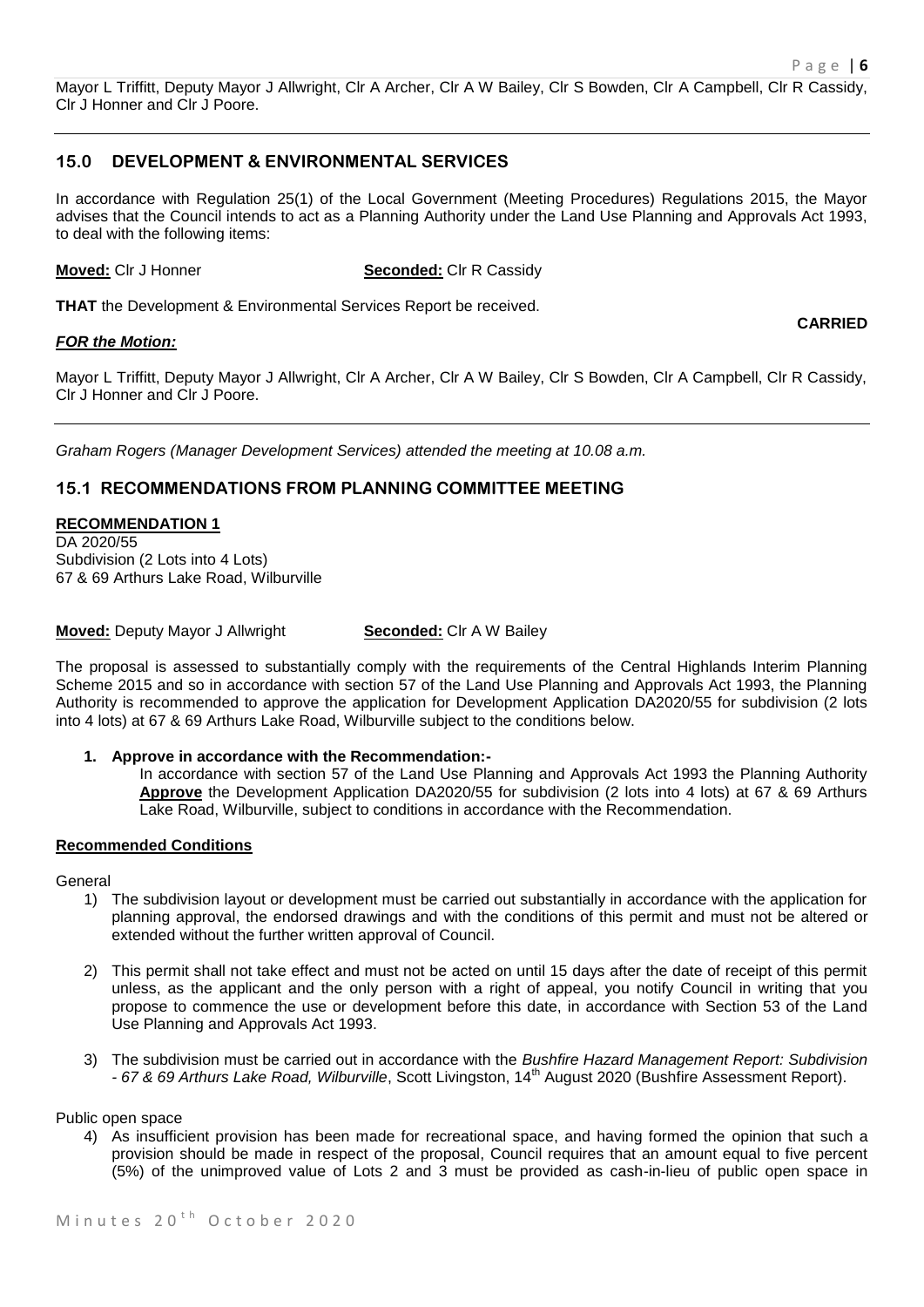accordance with the provisions of Section 117 of the Local Government (Building & Miscellaneous Provisions) Act 1993. The subdivider must obtain a valuation for the unimproved value of the subdivision from a registered Valuer and pay the applicable amount for lots in each stage prior to sealing of that stage.

#### **Easements**

5) Easements must be created over all drains, pipelines, wayleaves and services in accordance with the requirements of the Council's Municipal Engineer. The cost of locating and creating the easements shall be at the subdivider's full cost.

#### **Endorsements**

6) The final plan of survey must be noted that Council cannot or will not provide a means of drainage to all lots shown on the plan of survey.

#### **Covenants**

7) Covenants or other similar restrictive controls that conflict with any provisions or seek to prohibit any use provided within the planning scheme must not be included or otherwise imposed on the titles to the lots created by this permit, either by transfer, inclusion of such covenants in a Schedule of Easements or registration of any instrument creating such covenants with the Recorder of Titles, unless such covenants or controls are expressly authorised by the terms of this permit or the consent in writing of the Council's General Manager.

#### Services

- 8) The Subdivider must pay the cost of any alterations and/or reinstatement to existing services, Council infrastructure or private property incurred as a result of the proposed subdivision works. Any work required is to be specified or undertaken by the authority concerned.
- 9) Wastewater and storm water disposal systems for each lot must be designed and provided in accordance with the recommendations of the On-site Wastewater & Stormwater Assessment, 67-69 Arthurs Lake Road, Arthurs Lake prepared by GES, dated July 2020.

#### Access

- 10) A vehicle access, with a minimum carriageway width of 4.0m, must be provided from the road carriageway to each Lot.
- 11) The vehicle accesses must be constructed in accordance with the standards shown on standard drawings TSD-R03-v1 Rural Roads Typical Property Access and TSD-R04-v1 Rural Roads Typical Driveway Profile prepared by the IPWE Aust. (Tasmania Division) and to the satisfaction of Council's General Manager.
- 12) The vehicular access for all internal lots must be constructed for the full length of the access strip, to the lot proper, and include:
	- a. 4.0 metre minimum width carriageway
	- b. Constructed with a durable all weather pavement
	- c. Stormwater drainage; and
	- d. In accordance with the endorsed Bushfire Management Planning Report.

#### Final plan

- 13) A final approved plan of survey and schedule of easements as necessary, together with one copy, must be submitted to Council for sealing. The final approved plan of survey must be substantially the same as the endorsed plan of subdivision and must be prepared in accordance with the requirements of the Recorder of Titles.
- 14) A fee of \$285.00, or as otherwise determined in accordance with Council's adopted fee schedule, must be paid to Council for the sealing of the final approved plan of survey.
- 15) All conditions of this permit, including either the completion of all works and maintenance or payment of security in accordance with this permit, must be satisfied before the Council seals the final plan of survey for each stage.
- 16) It is the subdivider's responsibility to notify Council in writing that the conditions of the permit have been satisfied and to arrange any required inspections.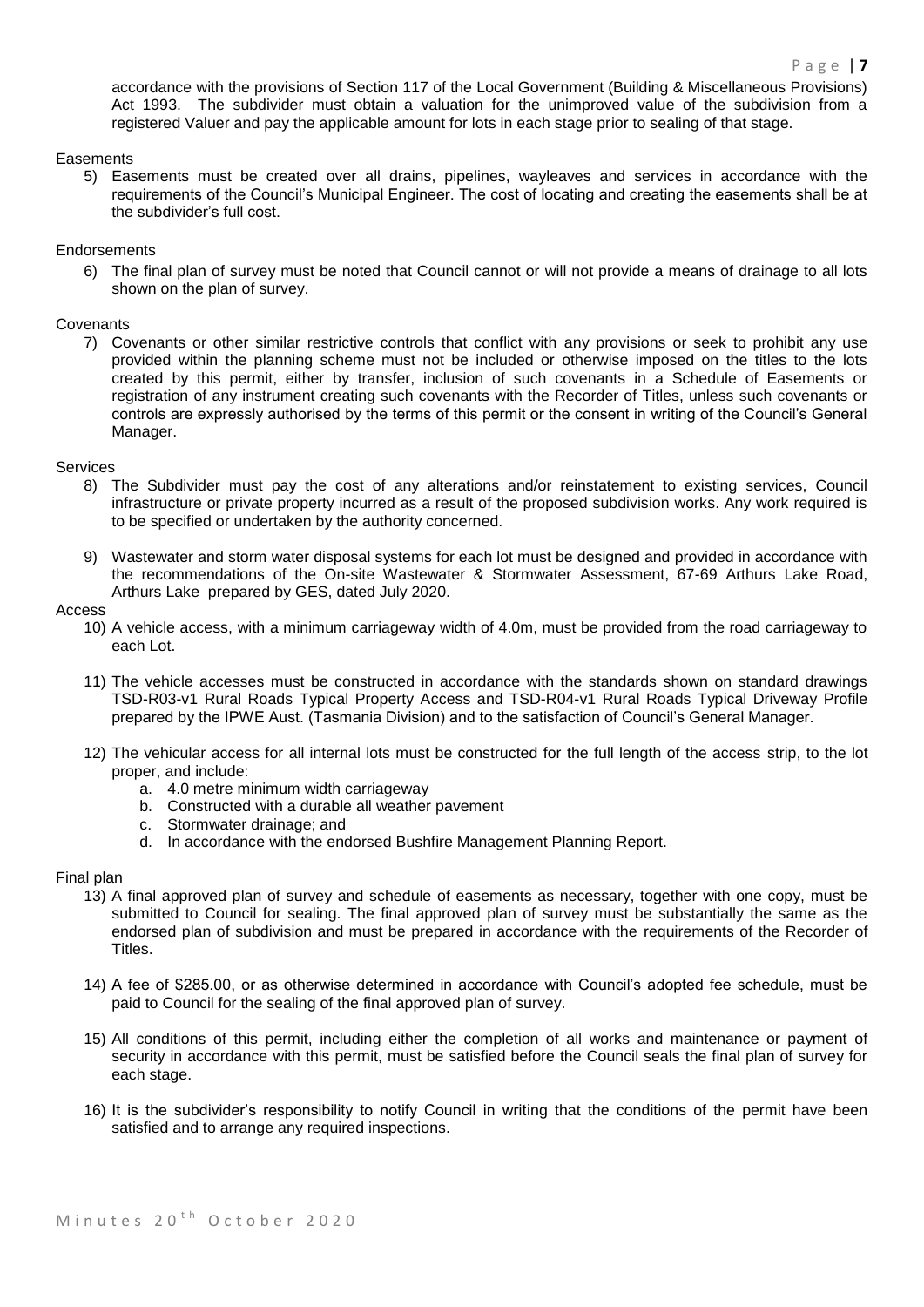#### Soil and Water Management

- 17) A soil and water management plan (here referred to as a 'SWMP') prepared in accordance with the guidelines Soil and Water Management on Building and Construction Sites, by the Derwent Estuary Programme and NRM South, must be approved by Council's General Manager before development of the land commences.
- 18) Temporary run-off, erosion and sediment controls must be installed in accordance with the approved SWMP and must be maintained at full operational capacity to the satisfaction of Council's General Manager until the land is effectively rehabilitated and stabilised after completion of the development.
- 19) The topsoil on any areas required to be disturbed must be stripped and stockpiled in an approved location shown on the detailed soil and water management plan for reuse in the rehabilitation of the site. Topsoil must not be removed from the site until the completion of all works unless approved otherwise by the Council's General Manager.
- 20) All disturbed surfaces on the land, except those set aside for roadways, footways and driveways, must be covered with top soil and, where appropriate, re-vegetated and stabilised to the satisfaction of the Council's General Manager.

#### **Construction**

- 21) The developer must provide not less than forty eight (48) hours written notice to Council's General Manager before commencing construction works on-site or within a council roadway.
- 22) The developer must provide not less than forty eight (48) hours written notice to Council's General Manager before reaching any stage of works requiring inspection by Council unless otherwise agreed by the Council's General Manager.

#### Construction amenity

23) The development must only be carried out between the following hours unless otherwise approved by the Council's Manager Environment and Development Services:

| • Monday to Friday                      | 7:00 AM to 6:00 PM  |
|-----------------------------------------|---------------------|
| • Saturday                              | 8:00 AM to 6:00 PM  |
| • Sunday and State-wide public holidays | 10:00 AM to 6:00 PM |

- 24) All subdivision works associated with the development of the land must be carried out in such a manner so as not to unreasonably cause injury to, or unreasonably prejudice or affect the amenity, function and safety of any adjoining or adjacent land, and of any person therein or in the vicinity thereof, by reason of -
	- (a) Emission from activities or equipment related to the use or development, including noise and vibration, which can be detected by a person at the boundary with another property.
	- (b) Transport of materials, goods or commodities to or from the land.
	- (c) Appearance of any building, works or materials.
- 25) Any accumulation of vegetation, building debris or other unwanted material must be disposed of by removal from the site in an approved manner. No burning of such materials on site will be permitted unless approved in writing by the Council's Municipal Engineer.
- 26) Public roadways or footpaths must not be used for the storage of any construction materials or wastes, for the loading/unloading of any vehicle or equipment; or for the carrying out of any work, process or tasks associated with the project during the construction period.

#### **The following advice applies to this permit:**

- a) This permit does not imply that any other approval required under any other legislation has been granted.
- b) This planning approval shall lapse at the expiration of two (2) years from the date of the commencement of planning approval if the development for which the approval was given has not been substantially commenced. Where a planning approval for a development has lapsed, an application for renewal of a planning approval for that development shall be treated as a new application.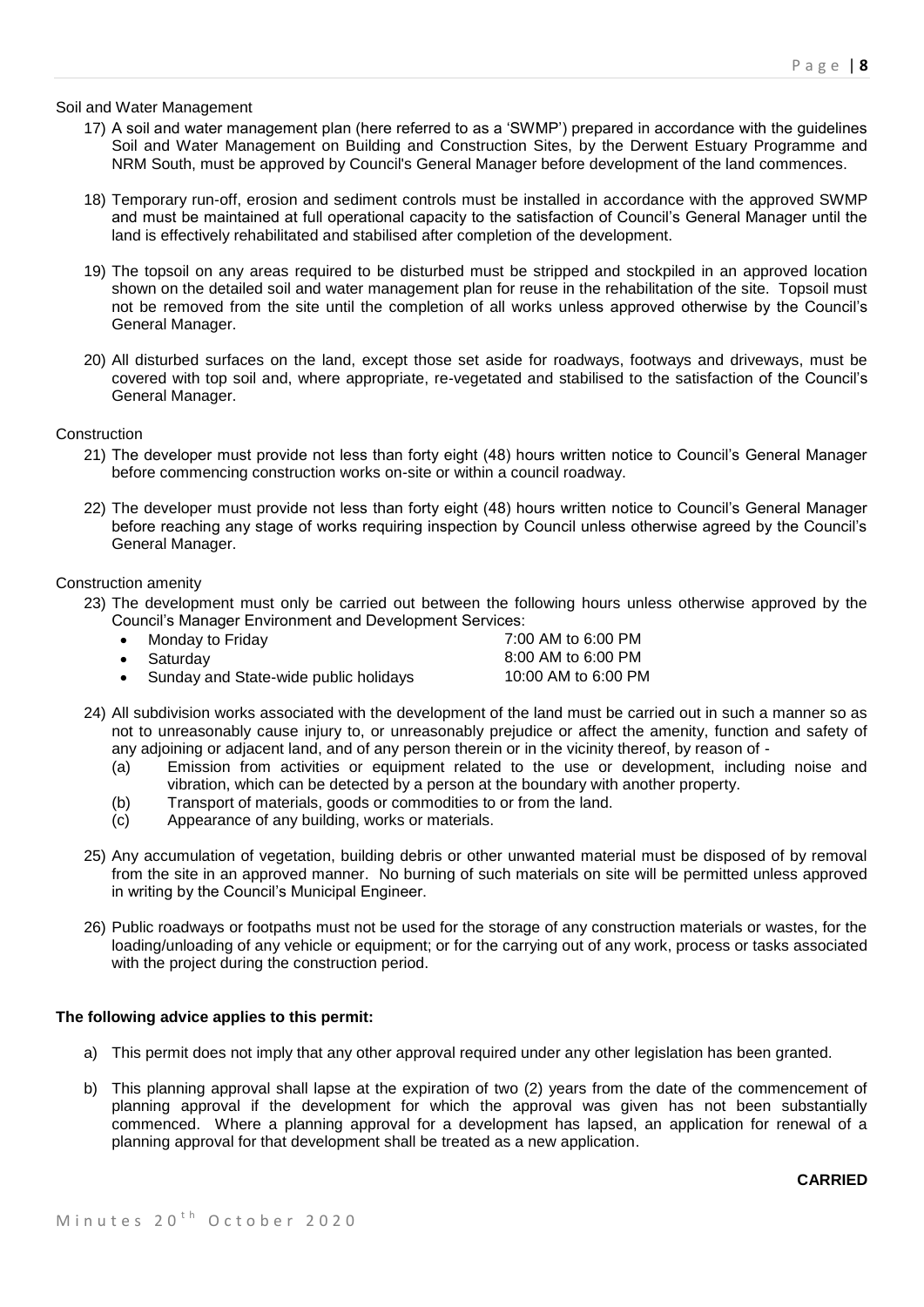### *FOR the Motion:*

Mayor L Triffitt, Deputy Mayor J Allwright, Clr A Archer, Clr A W Bailey, Clr S Bowden, Clr A Campbell, Clr R Cassidy, Clr J Honner and Clr J Poore.

#### **RECOMMENDATION 2 DA2020/13: SUBDIVISION (2 LOTS): 28 FRANKLIN PLACE, HAMILTON**

**Moved:** Clr J Honner **Seconded:** Clr R Cassidy

#### **1. Approve in accordance with the Recommendation:-**

In accordance with section 57 of the Land Use Planning and Approvals Act 1993 the Planning Authority **Approve** the Development Application DA2020/22 for subdivision (2 lots) at 28 Franklin Place, Hamilton, subject to conditions in accordance with the Recommendation.

The proposal is assessed to substantially comply with the requirements of the Central Highlands Interim Planning Scheme 2015 and so in accordance with section 57 of the Land Use Planning and Approvals Act 1993, the Planning Authority is recommended to approve the application for Development Application DA 2020/13 for subdivision (2 Lots) at 28 Franklin Place, Hamilton subject to the conditions below.

#### **Recommended Conditions**

#### *General*

- 1) The subdivision layout or development must be carried out substantially in accordance with the application for planning approval, the endorsed drawings and with the conditions of this permit and must not be altered or extended without the further written approval of Council.
- 2) This permit shall not take effect and must not be acted on until 15 days after the date of receipt of this permit unless, as the applicant and the only person with a right of appeal, you notify Council in writing that you propose to commence the use or development before this date, in accordance with Section 53 of the Land Use Planning and Approvals Act 1993.

#### *Public Open Space Contribution*

- 3) Council requires that an amount equal to five percent (5%) of the unimproved value of Lot 1 must be provided as cash-in-lieu of public open space in accordance with the provisions of Section 117 of the Local Government (Building & Miscellaneous Provisions) Act 1993. The subdivider must obtain a valuation for the unimproved value of the subdivision from a registered Valuer.
- 4) The cash-in-lieu of public open space must be in the form of a direct payment made before the sealing of the final plan of survey.

#### *Services*

- 5) The Subdivider must pay the cost of any alterations and/or reinstatement to existing services, Council infrastructure or private property incurred as a result of the proposed subdivision works. Any work required is to be specified or undertaken by the authority concerned.
- 6) Electrical and telecommunications services must be provided to each lot in accordance with the requirements of the responsible authority and the satisfaction of Council's Senior Planner.

#### *Access to Lot 1*

7) A separate access for Lot 1 from the carriageway of the road onto the subject land must be provided prior to sealing the final plan. The access must have a minimum width of 3.6 metres at the property boundary and be located and constructed in accordance with the standards shown on standard drawings SD 1003 and SD 1012 prepared by the IPWE Aust. (Tasmania Division), to the satisfaction of Council's Works Manager.

#### *Easements*

8) Easements must be created over all drains, pipelines, wayleaves and services in accordance with the requirements of the Council's Municipal Engineer. The cost of locating and creating the easements shall be at the subdivider's full cost.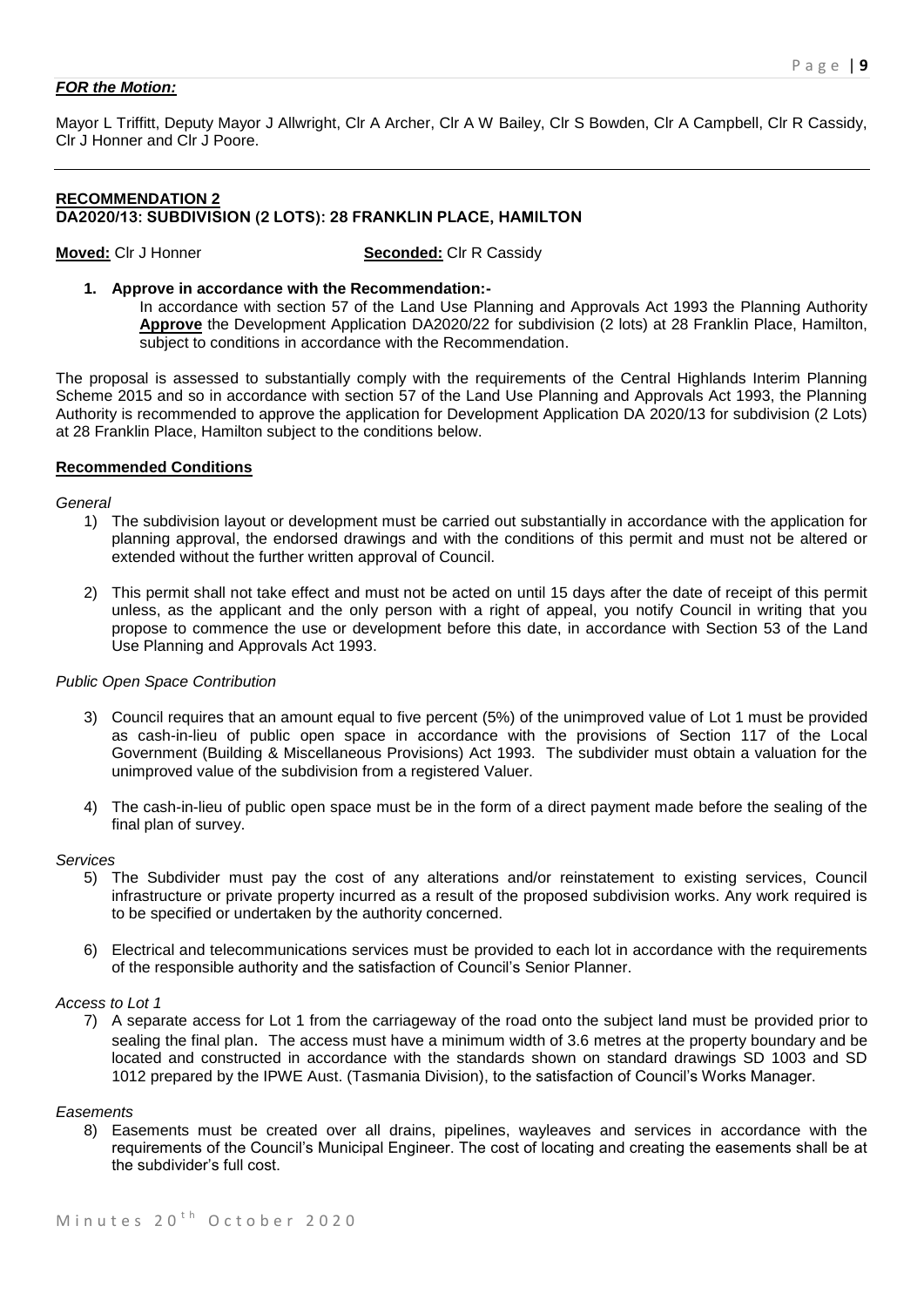*TasWater*

9) Pursuant to the Water and Sewerage Industry Act 2008 (TAS) Section 56P (2) (b) TasWater impose conditions on the permit as per Form PL05P (attached).

*Final plan*

- 10) A final approved plan of survey and schedule of easements as necessary, together with one copy, must be submitted to Council for sealing. The final approved plan of survey must be substantially the same as the endorsed plan of subdivision and must be prepared in accordance with the requirements of the Recorder of Titles.
- 11) A fee of \$205.00, or as otherwise determined in accordance with Council's adopted fee schedule, must be paid to Council for the sealing of the final approved plan of survey.
- 12) All conditions of this permit, including either the completion of all works and maintenance or payment of security in accordance with this permit, must be satisfied before the Council seals the final plan of survey for each stage.
- 13) It is the subdivider's responsibility to notify Council in writing that the conditions of the permit have been satisfied and to arrange any required inspections.

#### **The following advice applies to this permit:**

- a) This permit does not imply that any other approval required under any other legislation has been granted.
- b) If you notify Council that you intend to commence the use or development before the date specified above you forfeit your right of appeal in relation to this permit.

#### **CARRIED**

#### *FOR the Motion:*

Mayor L Triffitt, Deputy Mayor J Allwright, Clr A Archer, Clr A W Bailey, Clr S Bowden, Clr A Campbell, Clr R Cassidy, Clr J Honner and Clr J Poore.

#### **15.2 DRAFT CENTRAL HIGHLANDS LOCAL PROVISIONS SCHEDULE – RESPONSE TO POST LODGEMENT ISSUES RAISED BY THE TASMANIAN PLANNING COMMISSION, AND OTHER MATTERS.**

**Moved:** Clr J Poore **Seconded:** Clr R Cassidy

**THAT** Council:

- A. Endorse the responses to the issues raised by the Tasmanian Planning Commission following the lodgement of the Draft Central Highlands Local Provision Schedule, as set out in TPC Attachments 2, 3 and 5, enclosed.
- B. Endorse the removal of the removal of the Attenuation Code overlay from the now-redundant sewerage treatment ponds at the Great Lake Hotel and the zoning of the relocated walkway at Wigrams Way, London Lakes, CT144620/1, to Low Density Residential.

#### **CARRIED**

#### *FOR the Motion:*

Mayor L Triffitt, Deputy Mayor J Allwright, Clr A Archer, Clr A W Bailey, Clr S Bowden, Clr A Campbell, Clr R Cassidy, Clr J Honner and Clr J Poore.

*Jason Branch (Manager Works and Services) attended the meeting at 10.18 a.m.*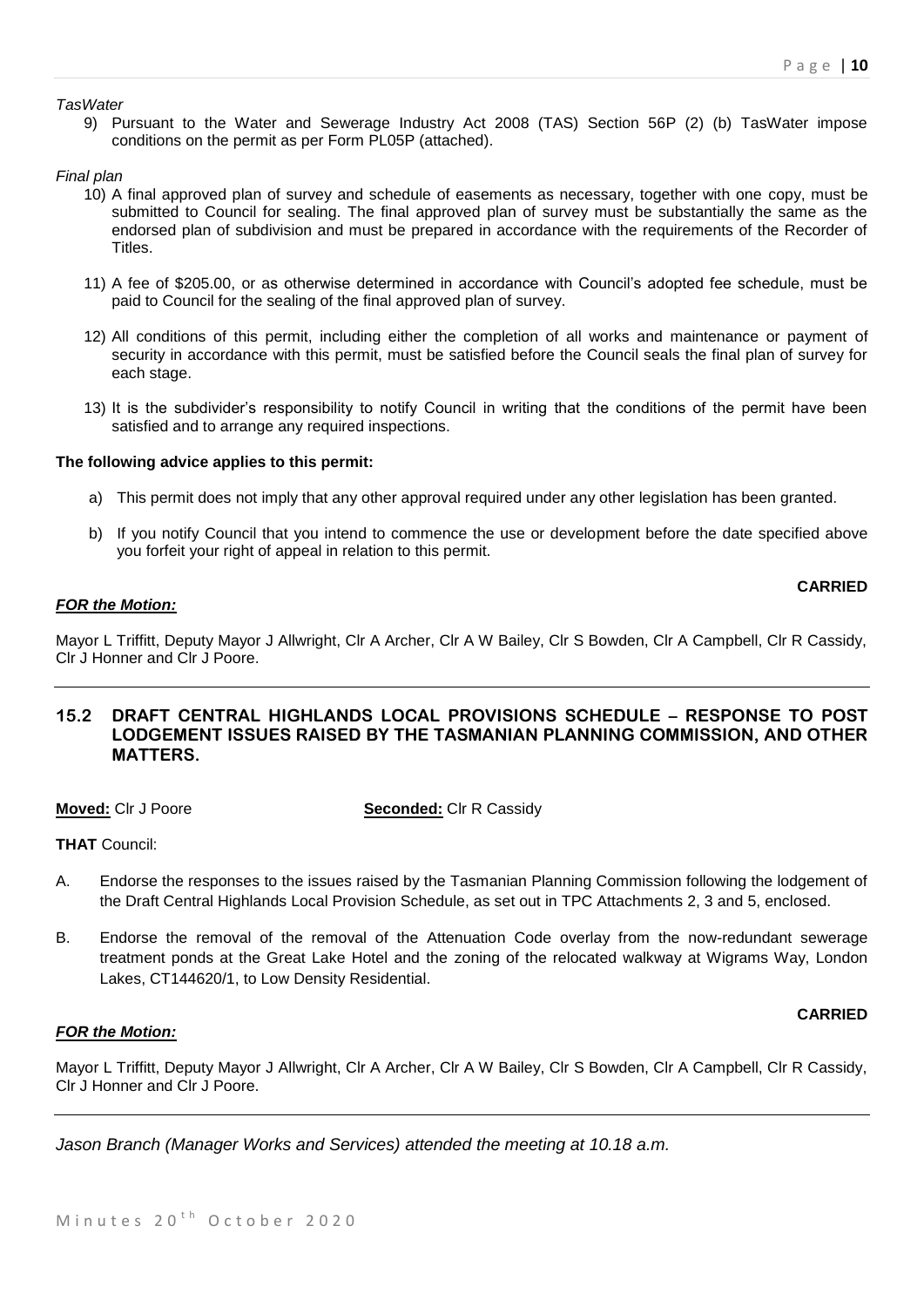#### **15.3 SECUIRTY CAMERAS AT BOTHWELL FOOTBALL CLUB AND COMMUNITY CENTRE**

**Moved:** Clr R Cassidy **Seconded:** Clr A W Bailey

**THAT** Council accept Quote 2 for \$4,470.00 (GST Inclusive) for supply and installation of two cameras, wireless access point at Recreation Ground so staff can access the camera system from their phone, ipads or laptops plus a wireless link to the Bothwell Council Office to allow for remote access and viewing of footage.

#### *FOR the Motion:*

Mayor L Triffitt, Deputy Mayor J Allwright, Clr A Archer, Clr A W Bailey, Clr S Bowden, Clr A Campbell, Clr R Cassidy, Clr J Honner and Clr J Poore.

#### **15.4 REVIEW OF DOG MANAGEMENT POLICY**

**Moved:** Clr R Cassidy **Seconded:** Clr J Honner

**THAT** public submissions be invited on the draft Dog Management Policy 2020 with submissions closing on Friday 20<sup>th</sup> November 2020; and

**THAT** Council decide if they wish to progress the issue of Assistance Dogs being recognised under the Dog Control Act with LGAT. **CARRIED**

#### *FOR the Motion:*

Mayor L Triffitt, Deputy Mayor J Allwright, Clr A Archer, Clr A W Bailey, Clr S Bowden, Clr A Campbell, Clr R Cassidy, Clr J Honner and Clr J Poore.

#### **15.5 DRAFT DOG CONTROL REGULATIONS 2020**

**Moved:** Clr J Poore **Seconded:** Clr R Cassidy

**THAT** comments on the Draft Dog Control Regulations 2010 be provided to the Manager Development & Environmental Services by Wednesday 28<sup>th</sup> October 2020.

#### *FOR the Motion:*

Mayor L Triffitt, Deputy Mayor J Allwright, Clr A Archer, Clr A W Bailey, Clr S Bowden, Clr A Campbell, Clr R Cassidy, Clr J Honner and Clr J Poore.

# **15.6 AIR QUALITY BOTHWELL OFFICE**

**Moved:** Clr J Poore **Seconded:** Clr A W Bailey

**THAT** this item be deferred to the next Council meeting to be held in November 2020.

#### *FOR the Motion:*

Mayor L Triffitt, Deputy Mayor J Allwright, Clr A Archer, Clr A W Bailey, Clr S Bowden, Clr A Campbell, Clr R Cassidy, Clr J Honner and Clr J Poore.

#### **15.7 WASTE RECYCLING CONTRACT**

**Moved:** Clr S Bowden **Seconded:** Clr J Honner

# **CARRIED**

**CARRIED**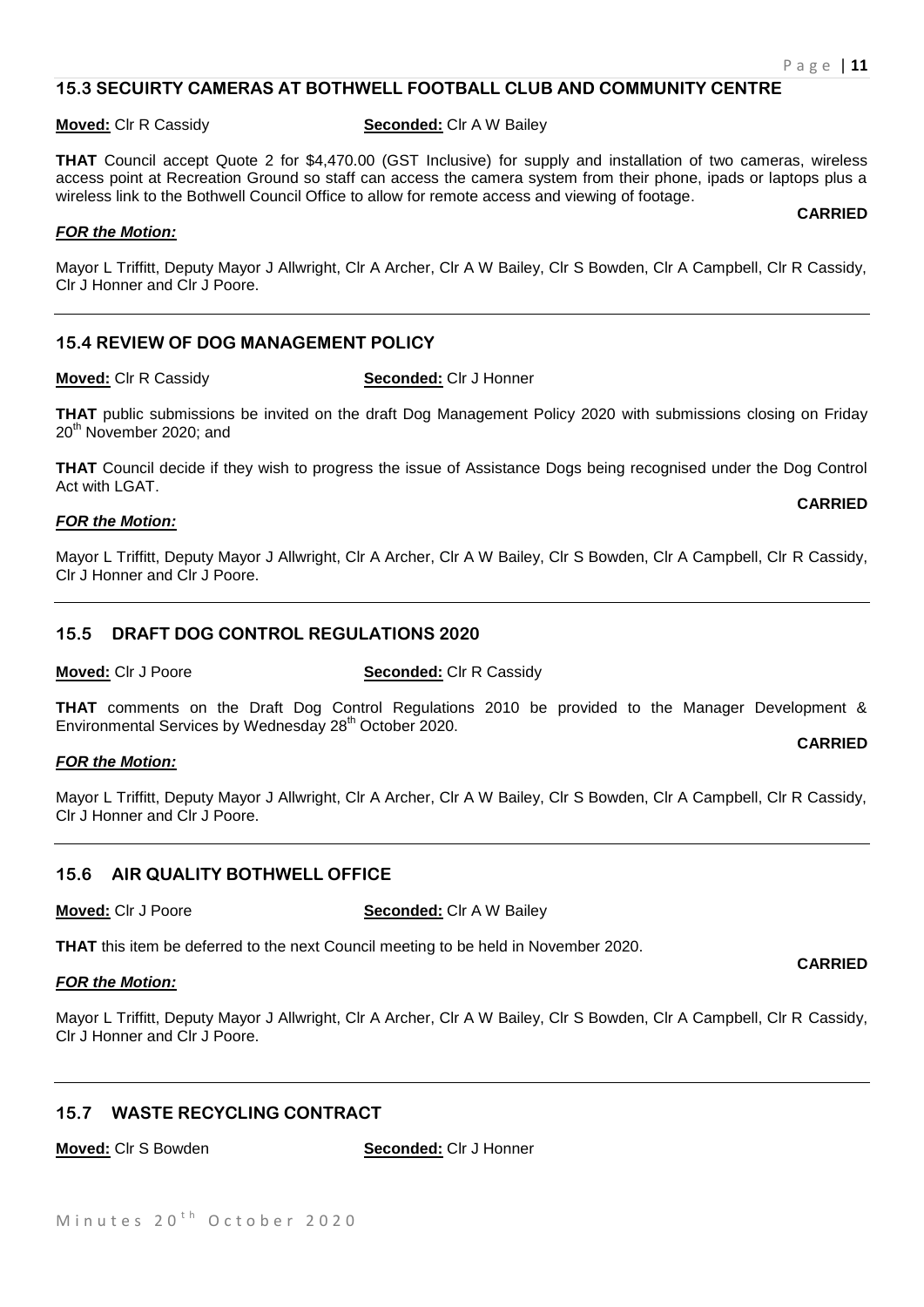Mayor L Triffitt, Clr A Archer, Clr A W Bailey, Clr S Bowden, Clr A Campbell, Clr R Cassidy, Clr J Honner and Clr J Poore.

#### *AGAINST the Motion:*

Deputy Mayor J Allwright

# **15.8 KEEP ON TOP OF COVID CAMPAIGN**

**Moved:** Clr J Honner **Seconded:** Clr J Poore

**THAT** Council adopt the information and the following be added to all emails and or letters to promote the campaign until 2021:



#### *FOR the Motion:*

Mayor L Triffitt, Deputy Mayor J Allwright, Clr A Archer, Clr A W Bailey, Clr S Bowden, Clr A Campbell, Clr R Cassidy, Clr J Honner and Clr J Poore.

# **15.9 LAND ACQUISITION ACT 1993**

*Noted*

# **15.10 DRAFT BUSHFIRE MITIGATION MEASURES BILL**

**Moved:** Clr J Honner **Seconded:** Clr J Poore

**THAT** any feedback on the Bushfire Mitigation Measures Bill should be provided to the Manager of Development and Environmental Services by the 22 October 2020 so the Manager of Development and Environmental Services can lodge the feedback with the Office of Security and Emergency Management by the COB on the 23 October 2020.

#### *FOR the Motion:*

Mayor L Triffitt, Deputy Mayor J Allwright, Clr A Archer, Clr A W Bailey, Clr S Bowden, Clr A Campbell, Clr R Cassidy, Clr J Honner and Clr J Poore.

# **15.11 BOTHWELL TOWN HALL LIGHTING**

**Moved:** Deputy Mayor J Allwright **Seconded:** Clr A W Bailey

**THAT** Council approve the supply and installation of LED lights and associated works throughout the Bothwell Town Hall.

**CARRIED**

**CARRIED**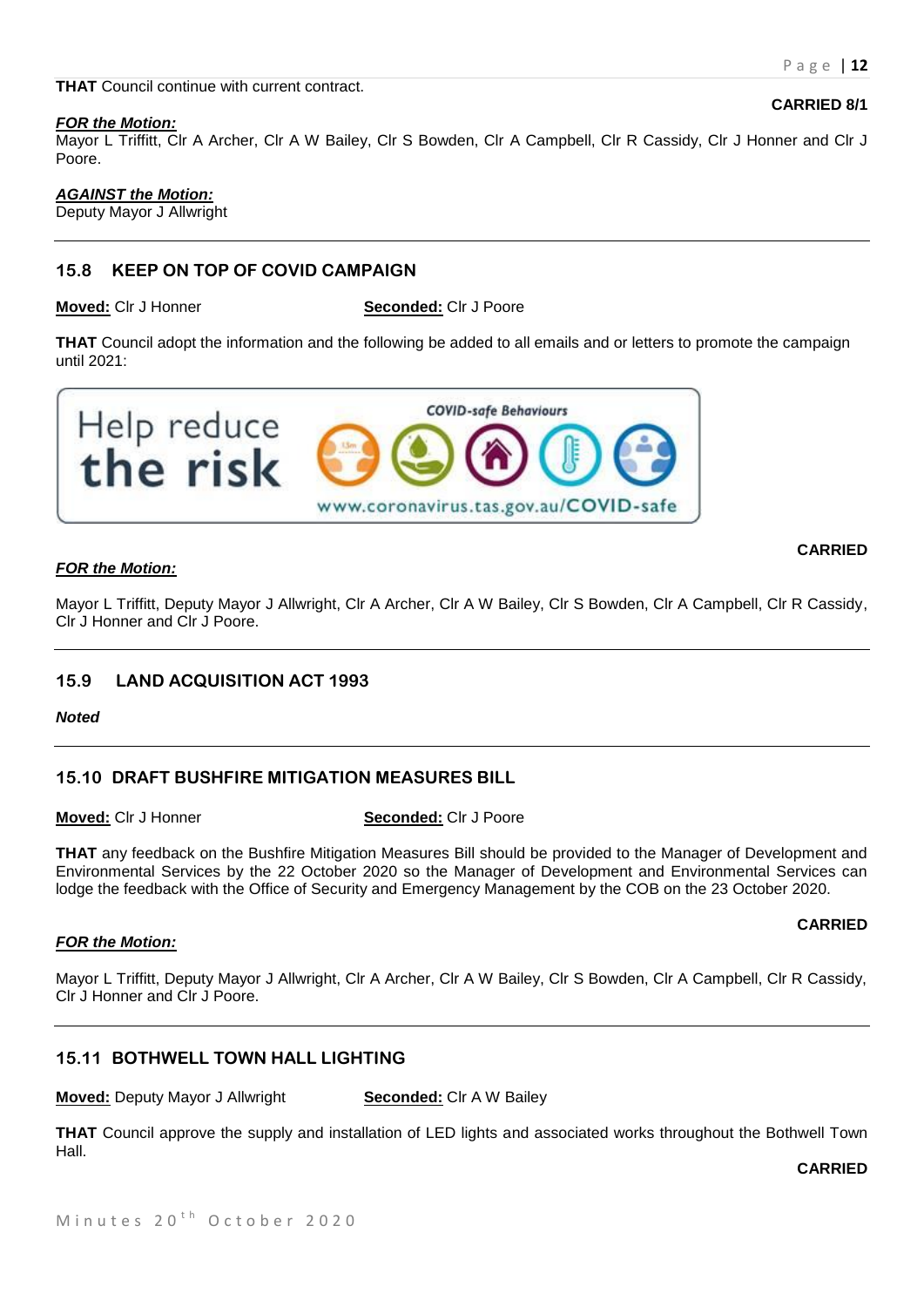# *FOR the Motion:*

Mayor L Triffitt, Deputy Mayor J Allwright, Clr A Archer, Clr A W Bailey, Clr S Bowden, Clr A Campbell, Clr R Cassidy, Clr J Honner and Clr J Poore.

# **15.12 DES BRIEFING REPORT**

# **PLANNING PERMITS ISSUED UNDER DELEGATION**

The following planning permits have been issued under delegation during the past month.

#### **NO PERMIT REQUIRED**

| DA NO.       | <b>APPLICANT</b>   | <b>LOCATION</b>             | <b>PROPOSAL</b>               |
|--------------|--------------------|-----------------------------|-------------------------------|
| 2020 / 00064 | S J Stafford       | 11 Wilburville Road,        | <b>Shed Extension</b>         |
|              |                    | Wilburville                 |                               |
| 2020 / 00057 | J Woodbury         | 54 Thiessen Crescent, Miena | Outbuilding                   |
| 2020 / 00053 | Quanex             | 7 Reynolds Neck Road,       | Outbuilding                   |
|              |                    | <b>Reynolds Neck</b>        |                               |
| 2020 / 00063 | Bee Newman Next 50 | 1 Johnsons Road, Miena      | Dwelling & Garage             |
|              | Architects         |                             |                               |
| 2020 / 00071 | D J Drysdale       | Bannister Road, Tods Corner | Outbuilding                   |
| 2020 / 00069 | P Davenport        | 9 Shannon Road, SHANNON     | Outbuilding                   |
| 2020 / 00067 | John Medbury       | Highland Lakes Road, Miena  | Petition to Amend Sealed Plan |
|              | Surveyor           |                             |                               |
| 2020 / 00070 | C W Hennessy       | 21 Drysdale Road, Miena     | <b>Dwelling</b>               |

#### **PERMITTED**

| DA NO.       | <b>APPLICANT</b>        | <b>LOCATION</b>            | <b>PROPOSAL</b>          |
|--------------|-------------------------|----------------------------|--------------------------|
| 2020 / 00056 | R T McCoy               | 7561B Highland Lakes Road, | <b>Dwelling Addition</b> |
|              |                         | Miena                      |                          |
|              |                         |                            |                          |
| 2020 / 00065 | Ciesiolka Nettleton Pty | 7627 Highland Lakes Road,  | Change of Use to Visitor |
|              | Ltd                     | Miena                      | Accommodation            |
|              |                         |                            |                          |

#### **DISCRETIONARY**

| DA NO.       | <b>APPLICANT</b>        | <b>LOCATION</b>            | <b>PROPOSAL</b>          |
|--------------|-------------------------|----------------------------|--------------------------|
| 2020 / 00050 | S R Lovell              | 3655 Lyell Highway, Gretna | Outbuilding              |
| 2020 / 00030 | <b>Engineering Plus</b> | CT 136720/3 Arthurs Lake   | Dwelling and Outbuilding |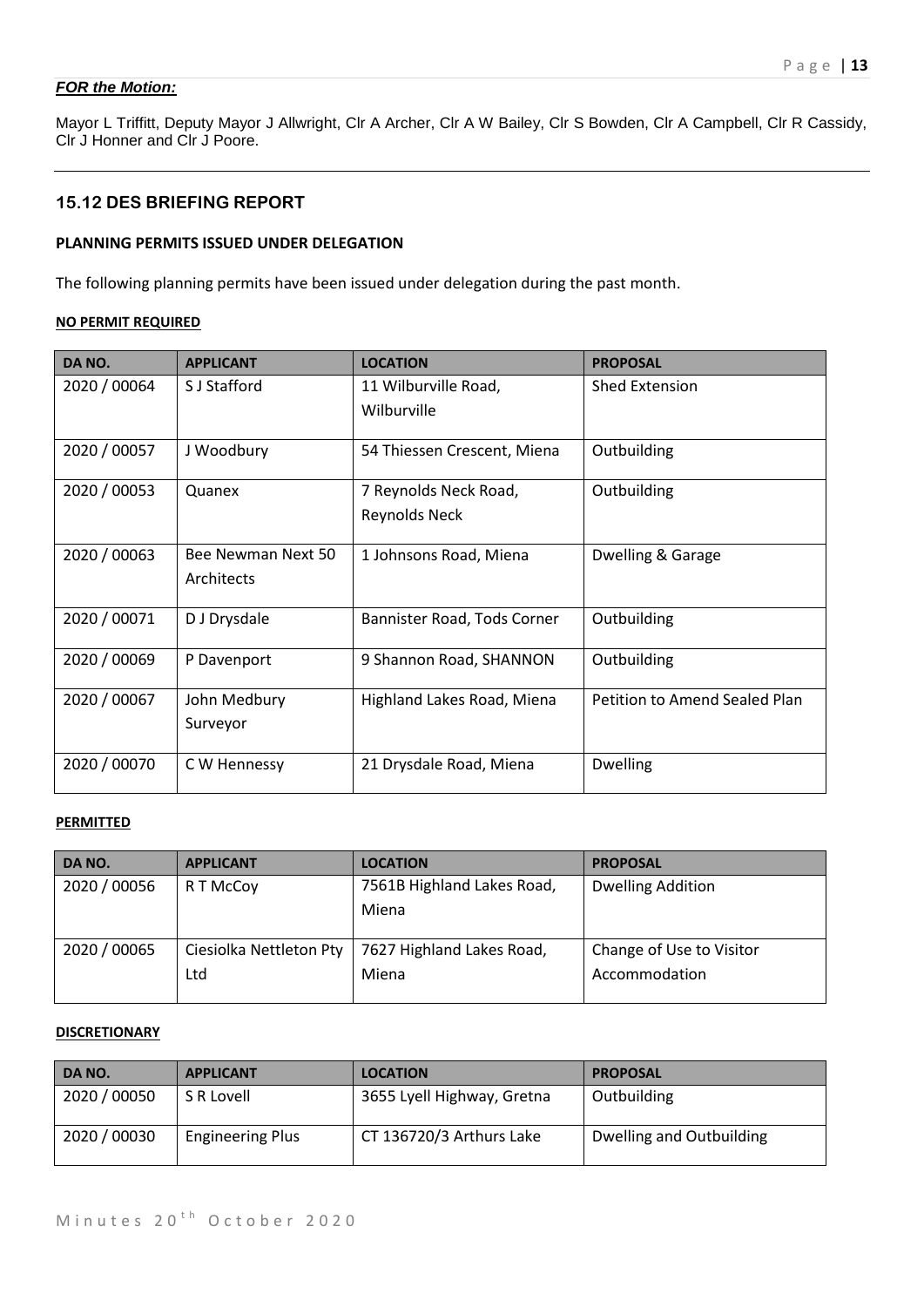| Number of Licenses Issued -29                                                                                       |  |
|---------------------------------------------------------------------------------------------------------------------|--|
| Number of Licences Pending – 0                                                                                      |  |
| <b>WASTE</b>                                                                                                        |  |
| <b>Rubbish Reports</b>                                                                                              |  |
| Several rubbish reports have been directed to Council, most of these have been redirected to DIER as they are along |  |
| State Roads. Those on Councils property have been cleaned up and closed off in LDMS system. I would like to thank   |  |
| Barry Harback for his quick response to these matters.                                                              |  |
|                                                                                                                     |  |
| Graham Rogers (Manager Development and Environmental Services left the meeting at 10.58 a.m.                        |  |

#### **16.0 WORKS & SERVICES**

**Moved:** Clr J Honner **Seconded:** Clr R Cassidy

**THAT** the Works & Services Report be received.

#### *FOR the Motion:*

Mayor L Triffitt, Deputy Mayor J Allwright, Clr A Archer, Clr A W Bailey, Clr S Bowden, Clr A Campbell, Clr R Cassidy, Clr J Honner and Clr J Poore.

# **16.1 SIGN ON BRONTE LAGOON ROAD**

**Moved:** Deputy Mayor J Allwright **Seconded:** Clr A W Bailey

**THAT** the Manager of Works & Services be authorised to arrange for the sign to be removed.

# *FOR the Motion:*

**CARRIED**

# **CARRIED**

2020 / 00044 K J D Kingston, D J Buckby 14 Tarleton Street, Hamilton | Outbuilding (Shipping Container) & Deck Addition 2020 / 00061 J Woodbury (Part Of) 30 & 32 Thiessen Crescent, Miena Dwelling Addition and **Outbuilding** 2020 / 00060 R J Garlick | 490 Pelham Road, Pelham | Dwelling 2020 / 00066 Formation Design & Drafting 10 Meredith Springs Road, Miena Dwelling & Outbuilding

Road, Arthurs Lake

### **ANIMAL CONTROL**

#### **IMPOUNDED DOGS**

No dogs have been impounded over the past month.

## **STATISTICS AS OF 9 SEPTEMBER 2020**

#### **Registrations**

Number of Dogs Registered – 925 Number of Dogs Pending Re-Registration – 18

#### **Kennel Licences**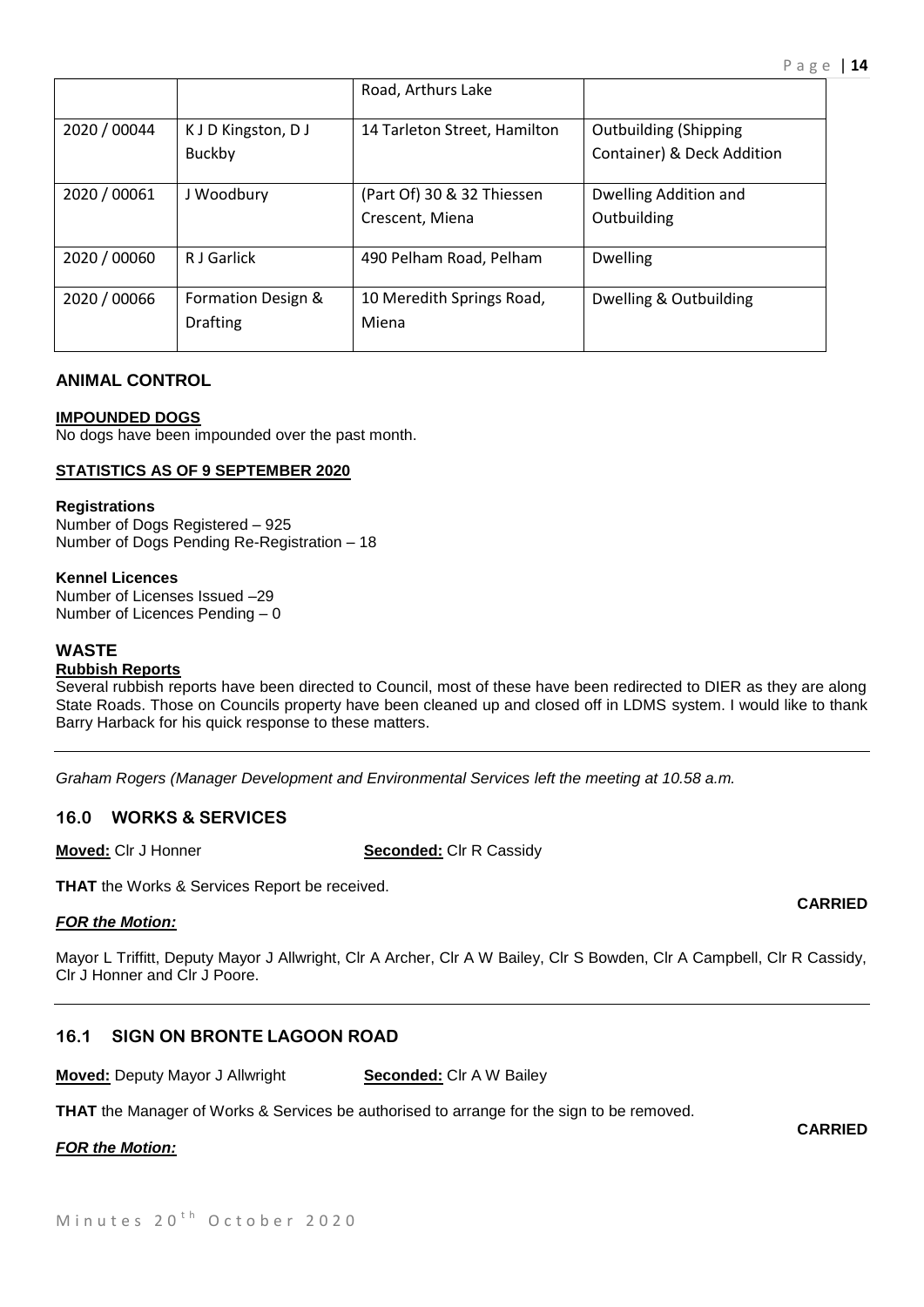Mayor L Triffitt, Deputy Mayor J Allwright, Clr A Archer, Clr A W Bailey, Clr S Bowden, Clr A Campbell, Clr R Cassidy, Clr J Honner and Clr J Poore.

#### **16.2 REQUEST FROM CWA TO USE BOTHWELL QUEENS PARK AND PART OF DENNISTOUN ROAD**

**Moved:** Clr J Poore **Seconded:** Clr R Cassidy

**THAT** the Works and Service Manager organise the park and road closure, provision of the chairs and tables for the CWA Event in Queens Park on 15<sup>th</sup> November 2020. **CARRIED**

#### *FOR the Motion:*

Mayor L Triffitt, Deputy Mayor J Allwright, Clr A Archer, Clr A W Bailey, Clr S Bowden, Clr A Campbell, Clr R Cassidy, Clr J Honner and Clr J Poore.

*Jason Branch (Manager Works and Services) and Clr A Archer left the meeting at 11.15 a.m.* 

# **17.0 ADMINISTRATION**

# **17.1 CENTRAL HIGHLANDS BUSINESS CONTINUITY PLAN**

**Moved:** Clr J Honner **Seconded:** Clr A Campbell

**THAT** Council approve draft Attachment 3 - Safe Work Method Statement COVID-19 and include this reviewed Safe Work Method Statement in the Central Highlands Business Continuity Plan.

#### *FOR the Motion:*

Mayor L Triffitt, Deputy Mayor J Allwright, Clr A W Bailey, Clr S Bowden, Clr A Campbell, Clr R Cassidy, Clr J Honner and Clr J Poore.

# **17.2 ELLENDALE HALL COMMITTEE – COMMUNITY GRANT APPLICATION**

**Moved:** Clr A Campbell **Seconded:** Clr A W Bailey

**THAT** Council approve the community grant application for the Ellendale Hall Committee and provide a donation of \$374.00 to fix the commercial refrigerator.

#### *FOR the Motion:*

Mayor L Triffitt, Deputy Mayor J Allwright, Clr A W Bailey, Clr S Bowden, Clr A Campbell, Clr R Cassidy, Clr J Honner and Clr J Poore.

# **17.3 ROTARY CLUB OF HOBART FUNDING SUPPORT 2020 ANNUAL MAGIC SHOW**

**Moved:** Clr R Cassidy **Seconded:** Clr A W Bailey

**THAT** Council make a donation for \$180.00

*FOR the Motion:*

**CARRIED**

#### **CARRIED**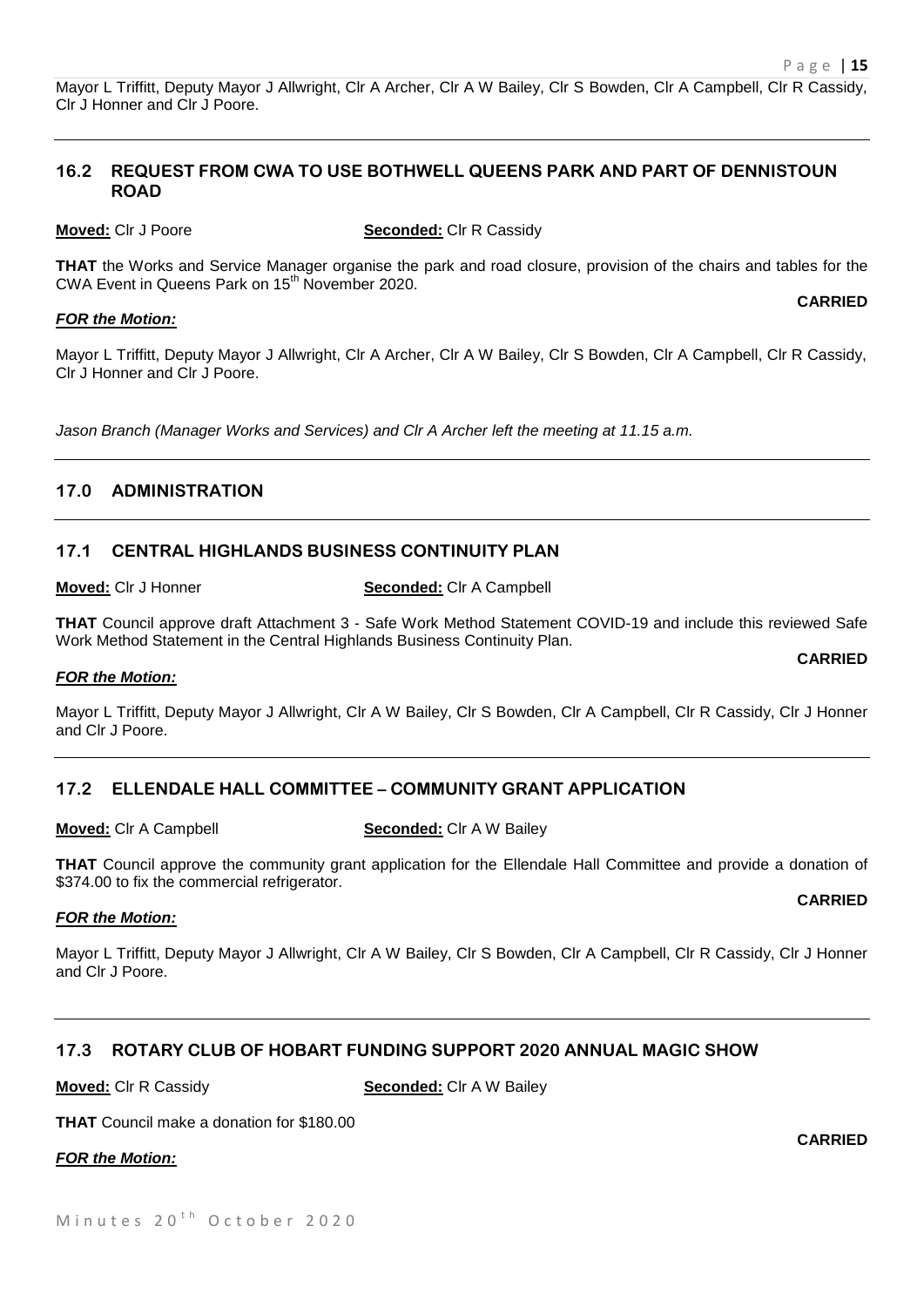## **17.4 CENTRAL HIGHLANDS COUNCIL VISITOR CENTRE**

**Moved:** Clr J Poore **Seconded:** Clr A Campbell

**THAT** Council approve the daily phone in checking service for volunteers at the Central Highlands Council Visitor Centre in Bothwell as per the quote from Golden Electronics and take ownership of the telephone and internet account at the Central Highlands Council Visitor Centre.

#### *FOR the Motion:*

Mayor L Triffitt, Deputy Mayor J Allwright, Clr A W Bailey, Clr S Bowden, Clr A Campbell, Clr R Cassidy, Clr J Honner and Clr J Poore.

## **17.5 CENTRAL HIGHLANDS COMMUNITY MENS SHED – COMMUNITY GRANT APPLICATION**

#### **Moved:** Clr R Cassidy **Seconded:** Deputy Mayor J Allwright

**THAT** Council approve the community grant application for the Central Highlands Community Men's Shed and provide a donation of \$500.00 to purchase an all weather defibrillator case and installation the defibrillator on the side of the men's shed in Hamilton.

#### *FOR the Motion:*

Mayor L Triffitt, Deputy Mayor J Allwright, Clr A W Bailey, Clr S Bowden, Clr A Campbell, Clr R Cassidy, Clr J Honner and Clr J Poore.

*Clr A Archer returned to the meeting at 11.25 a.m.*

# **17.6 POLICY NO 2013- 03 FRAUD CONTROL POLICY**

**Moved:** Clr J Honner **Seconded:** Clr R Cassidy

**THAT** Council approve Policy 2013 – 03 Fraud Control Policy.

#### *FOR the Motion:*

Mayor L Triffitt, Deputy Mayor J Allwright, Clr A Archer, Clr A W Bailey, Clr S Bowden, Clr A Campbell, Clr R Cassidy, Clr J Honner and Clr J Poore.

*Clr R Cassidy declared an interest and left the meeting at 11.30 a.m.*

#### **17.7 THE MERCURY TASMANIAN TOURISM RELIEF OFFER**

**Moved:** Clr J Poore **Seconded:** Clr A W Bailey

**THAT** Council approve the advertising subject to amendments.

#### *FOR the Motion:*

**CARRIED**



**CARRIED**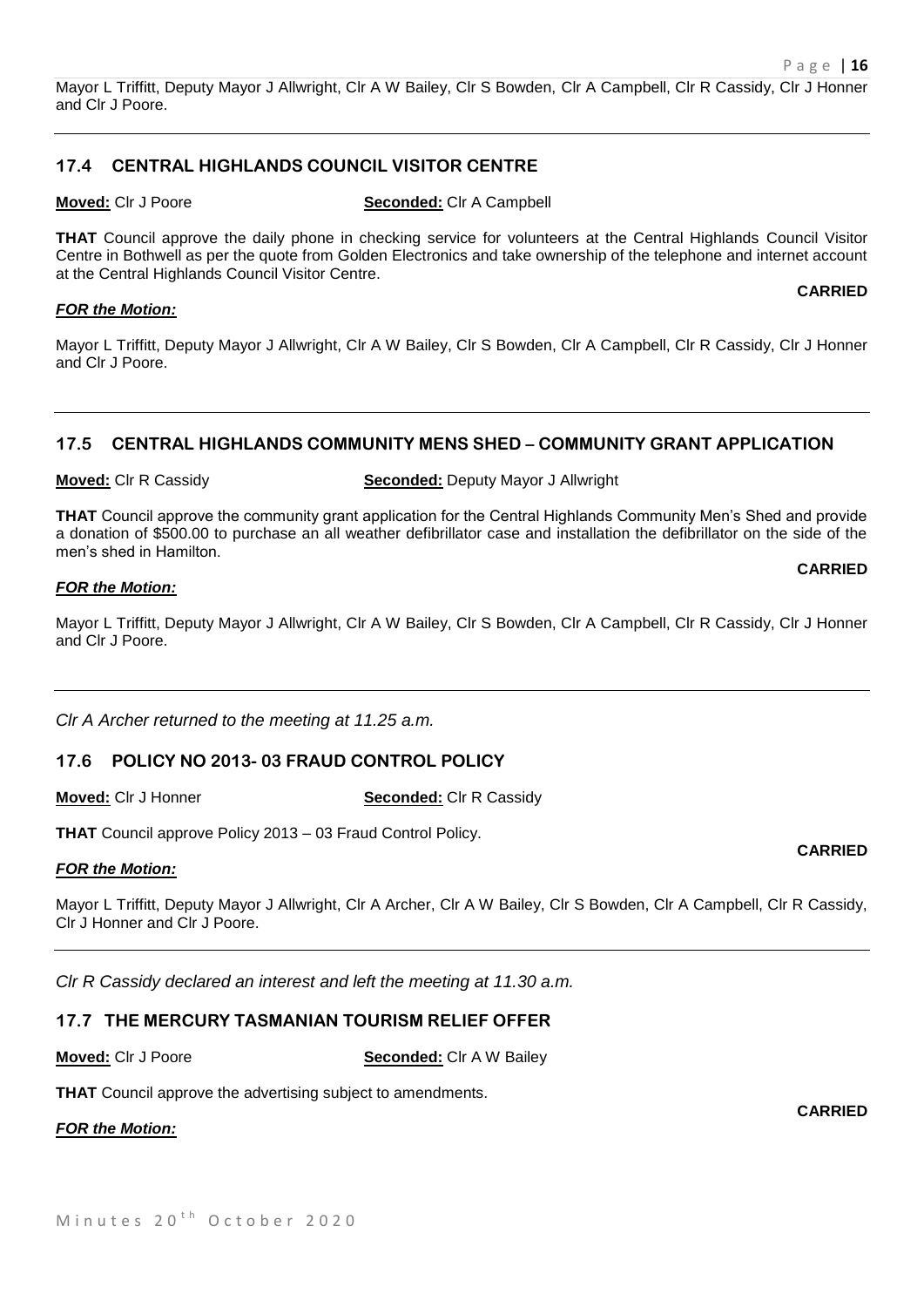*Clr R Cassidy returned to the meeting at 11.41 a.m.*

#### **17.8 FEASIBILITY STUDY FOR THE GREAT LAKE TRAIL**

and Clr J Poore.

**Moved:** Clr A Archer **Seconded:** Deputy Mayor J Allwright

**THAT** Council invite the Johns Group Tasmanian to the next Council Meeting to be held on 17<sup>th</sup> November 2020 to discuss the feasibility study that was undertaken for the Great Lake Trail.

#### *FOR the Motion:*

Mayor L Triffitt, Deputy Mayor J Allwright, Clr A Archer, Clr A W Bailey, Clr S Bowden, Clr A Campbell, Clr R Cassidy, Clr J Honner and Clr J Poore.

## **17.9 GREAT LAKE COMMUNITY CENTRE LEASE**

**Moved:** Clr A Archer **Seconded:** Clr R Cassidy

**THAT** Council's solicitors be engaged to prepare the new lease (excluding Clause 6); and the General Manager be authorised to sign and seal the lease with the Great Lake Community Centre Inc.

#### *FOR the Motion:*

Mayor L Triffitt, Deputy Mayor J Allwright, Clr A Archer, Clr A W Bailey, Clr S Bowden, Clr A Campbell, Clr R Cassidy Clr J Honner and Clr J Poore.

#### **17.10 REMISSIONS UNDER DELEGATION**

**Moved:** Clr A Campbell **Seconded:** Clr R Cassidy

**THAT** the remissions under delegation for the following be noted.

| 13.79 | Penalty |
|-------|---------|
| 25.30 | Penalty |
| 20.50 | Penalty |
| 15.33 | Penalty |
| 18.65 | Penalty |
| 19.64 | Penalty |
| 19.53 | Penalty |
|       |         |

#### *FOR the Motion:*

Mayor L Triffitt, Deputy Mayor J Allwright, Clr A Archer, Clr A W Bailey, Clr S Bowden, Clr A Campbell, Clr R Cassidy, Clr J Honner and Clr J Poore

# **17.11 AIRTRAX TV PROPOSAL**

# *Noted*

**CARRIED**

**CARRIED**